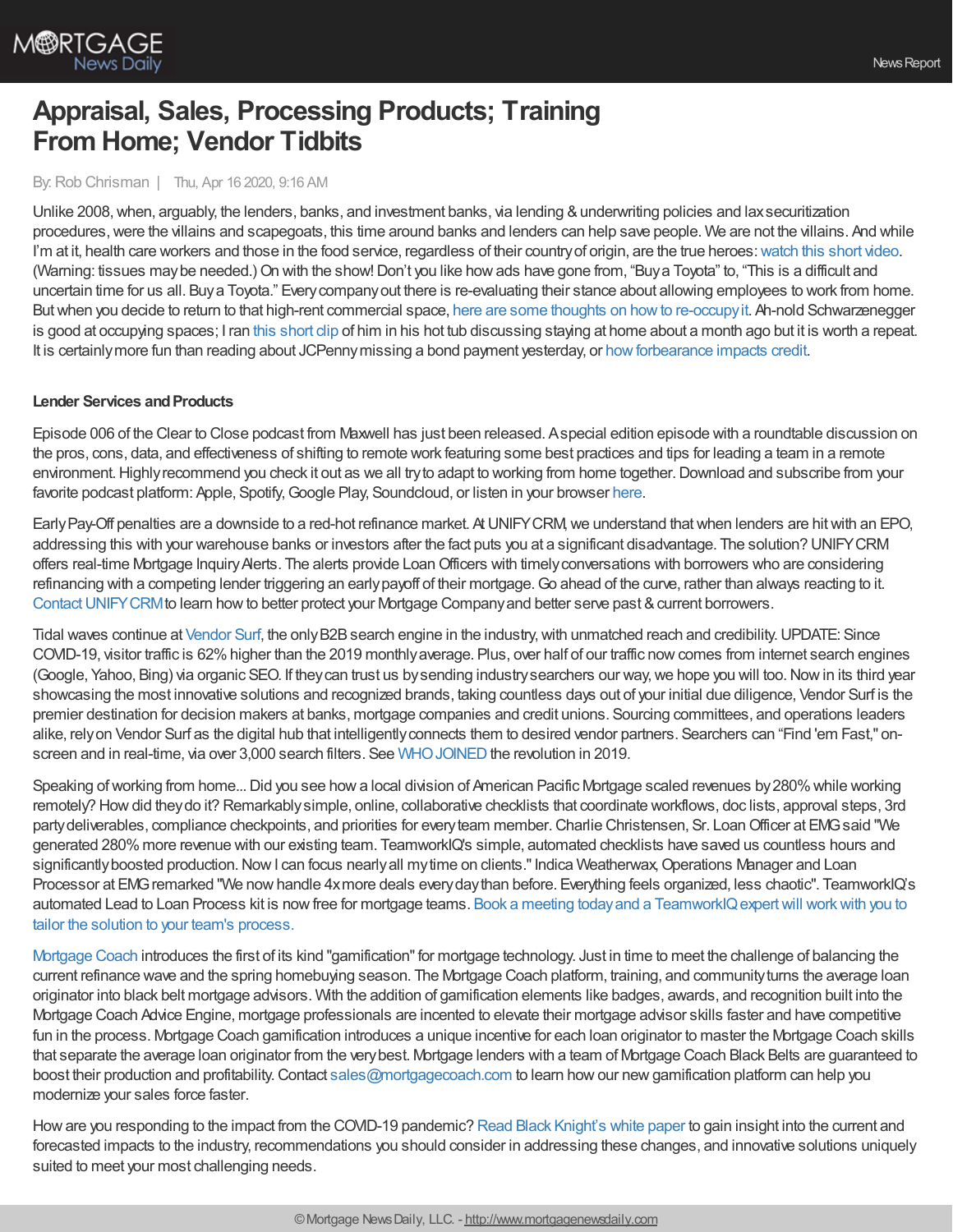[ACI](https://www.aciweb.com/) users can now complete desktop and exterior-only appraisals with more robust data with OpenHouse, an innovative new valuation technology that supports social distancing and recent temporary measures from [Freddie](https://sf.freddiemac.com/faqs/covid-19-selling-faqs) Mac, [Fannie](https://singlefamily.fanniemae.com/media/22326/display) Mae, [FHA](https://www.hud.gov/sites/dfiles/SFH/documents/SFH_COVID_19_QA.pdf) and [VA](https://www.benefits.va.gov/HOMELOANS/documents/circulars/26_20_11.pdf) ACI OpenHouse allows appraisers to facilitate an exchange with a propertycontact or homeowner to obtain keypropertyinformation and subject photos earlier in the appraisal process and import the resulting data directlyinto an appraisal report using the ACI platform. This is done in a matter of minutes and allows the appraiser to download a PDF summary of the inspection for the work file. Click [here](https://www.firstam.com/news/2020/aci-launches-openhouse-20200415.html) to learn more or contact us for more info.

## **TrainingandWebinars (FromHome!)**

You're invited to Floify's "Top Tech for a Remote Mortgage Team" webinar today at 11:00AMPT. With nearly 88% of organizations encouraging or requiring their employees to work from home, lenders are facing newchallenges, including howto manage demand and maximize profitabilityin these unique market conditions. In this 30-minute webinar, Floify's senior leadership team will explore the challenges mortgage professionals are facing in 2020, howlenders are adapting to remote and work-from-home scenarios, the productivity solutions lenders are implementing to reach their business goals, the benefits of an all-digital mortgage operation, and howyou can take advantage of these opportunities, too. Don't miss this opportunity to level up your lending operation. Register for Floify's "Top Tech for a Remote Mortgage Team"webinar now.

Join Mitch Kider and Michael Kieval for a WBK Webinar, "Cybersecurity for the Mortgage Banking Industry, A Focus on Risks from Remote Work in the Coronavirus Crisis," on April 23 at 2 pm ET. This webinar will focus on [cybersecurityrisks](https://www.thewbkfirm.com/wbk-news/media/webinar-registration) to companies from the shift to remote work and from other changes caused bythe Coronavirus crisis. We will discuss howthese changes affect your business, howregulators expect you to react, and some best practices for keeping your companysafe in this era of remote work.

TodayColorado's CMLAis hosting a [webinar](http://www.cvent.com/events/enotes-101/event-summary-f534281bd89543d5a71d97675d46ed0b.aspx?utm_source=civicrm&utm_medium=email&utm_campaign=website) to help you learn basic "e" terms and their paper counterparts and cover the importance of an eVault and eSigning platform and the role the MERS®eRegistryplays in the industry. (If you do not have a MERS®Org ID, email conferences@mersinc.org to request an Org ID for your webinar registration.)

Mortgage professionals must look to secure their business activities while delivering vital communications to their clients during periods of lockdown. Todaylearn about your roadmap for making business continuityplans with Canadian Mortgage Professional online event: [Coronavirus:](http://hubspot.keymedia.com/mortgage-professional-keeping-brokers-businesses-running?utm_campaign=MPOE%20KBBR2020%20Marketing&utm_source=hs_email&utm_medium=email&utm_content=86096437&_hsenc=p2ANqtz-_jk5EN5cVz_ES-Qsq6LPezmaDoigyXvvtW9GQ1FI5imlXojFfkBmn2iJji1rhdCvZIZiQKfkIhxdQliQT1uh0gjUSBdhVIxCYazWa05YjPK42tw0M&_hsmi=86096437) Keeping Brokers' Businesses Running.

[NAMMBA](http://www.nammba.org/)is hosting a Town Hall event and virtual conference on Friday, April 24, from 1-4PMET. The eventwill include a session with Dave Stevens, Mitch Kider, and Rob Chrisman (who?) talking about the State of The Industry. The [Town](https://zoom.com.cn/webinar/register/WN_cezzTZBrQBaQfkjOiCylXg) Hall will bring together industry stakeholders, policy makers, and CEOs to discuss the impact of COVID-19 to the mortgage and real estate industry. These sessions will be 30 - 45 minutes in length and feature a "fireside" chat conversation.

Tax returns changed again. Radian National Training program highlights what is and is not changing. Register for Plaza's complimentary webinar on Monday, April 20th designed to help you understand those changes and howtheymight impact your loan reviews.

Join the West Chapter of MMLA on Thursday, April 23 for a Virtual [Luncheon.](https://mmla.net/meet-reg1.php?mi=1276106&id=210) Discussions will include our new normal, overcoming new obstacles, and finding new best practices hosted by Andy Baker and Andrew Clarkson from the Mortgage Breakdown. There will also be a group of panelists to give us a glimpse of their specific industrychanges.

MBA's inaugural delivery of School of Mortgage Banking (SOMB) Online is scheduled for April 27 – May 31, no need to travel. This live, online version of MBAEducation's flagship classroom course will give you the opportunityto learn the most important aspects of mortgage lending, get expert insider industryknowledge, gain practical skills and growin your career.

Join NAMMBA on Tuesday, April 28th at 2:00 EST for a free [webinar](https://sf.freddiemac.com/tools-learning/courses?course=wcours000000000008882) presented by Freddie Mac. Learn more about low down payment offering with Home Possible and how they are expanding homeownership opportunities for borrowers with low to moderate income.

#### **Miscellaneous Vendor News**

[CoreLogic](https://www.corelogic.com/) has announced to its customers todaythat the companyis releasing its enhanced Loan Safe Report available with the optional Secure Insight closing agent risk data. The release follows the announcement in early March that CoreLogic and Secure Insight had entered into an agreement to integrate the SI closing agent verified funding wire and agent risk data into Loan Safe. For more information regarding this new offering please contact Rebecca Wagman.

IndeComm was approved by DBRS Morningstar as a third-party due diligence provider for securitizations.

DocMagic launched [AutoPrep,](https://www.docmagic.com/autoprep) enabling the company's Total eClose platform to accept documents from anysource, including non-e-